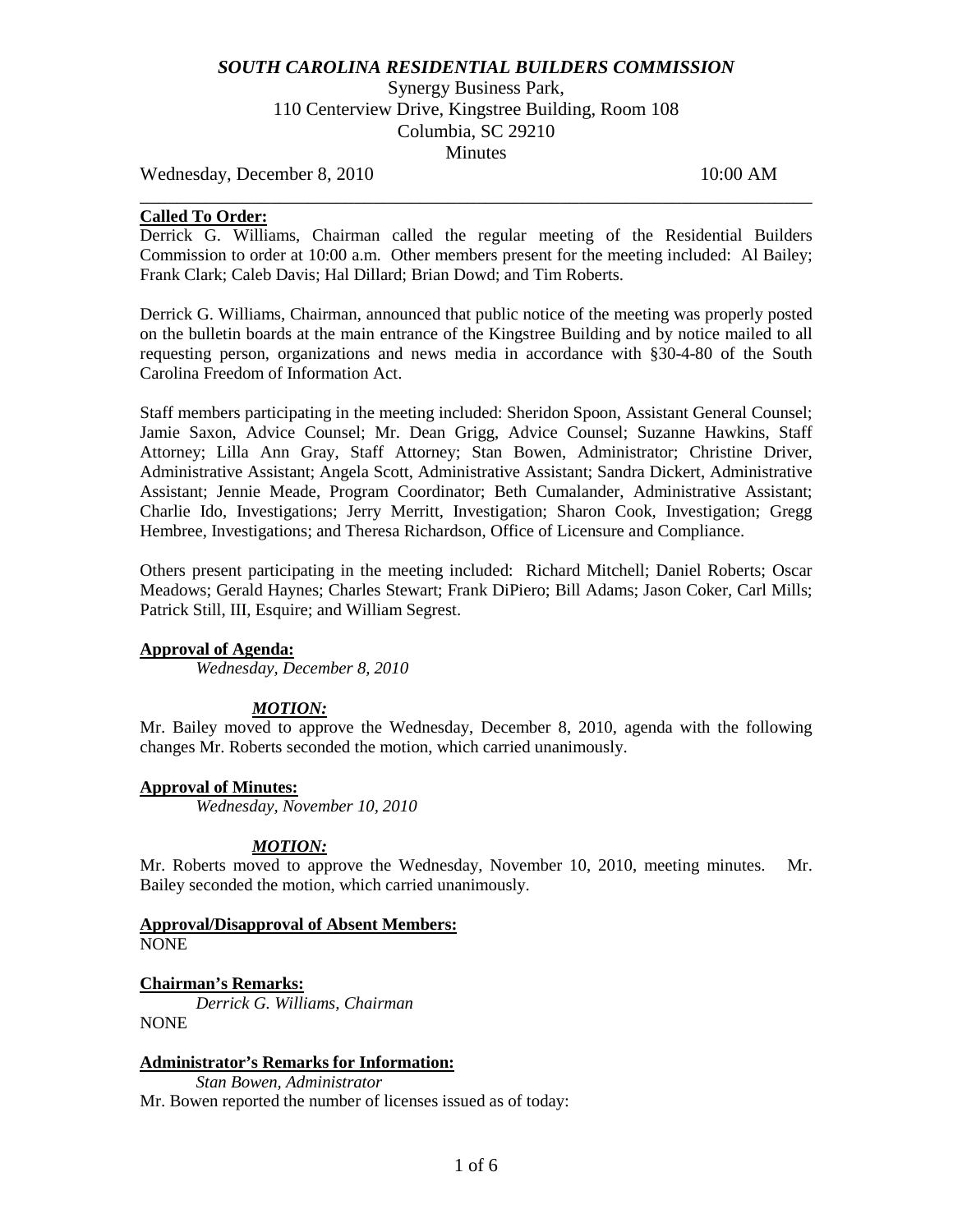# **South Carolina Residential Builder's Portion Pass Report:**

Mr. Bowen presented the Commission with a copy of the PSI Pass Report for the Residential Builders Commission as of November 30, 2010

# **South Carolina Department of Motor Vehicles:**

Mr. Bowen presented to the Commission a copy of the South Carolina Department of Motor Vehicles License Plate Renewal Information.

Advisory Opinions: *Sheridon Spoon, Deputy General Counsel*

*Legislative Update: Robert Selman* **NONE** 

# **Old Business:**

*Charles Stewart, Residential Fire Sprinklers*

Mr. Charles Stewart, Legal Counsel for South Carolina Masters Plumbing Association presented information to the Commission regarding Residential Fire Sprinklers. He stated it is the desire of the SC Master Plumbers Association for the Commission to simply agree that the existing plumbing contractors can install the multipurpose residential sprinklers that are outlined in the plumbing section of the International Residential Code. Attached is a copy of Mr. Stewart's report and become part of the record.

## *MOTION:*

Mr. Clark made a motion that the Commission to table making a decision regarding the Multi-Purpose Piping until the legislators render a decision. Mr. Roberts seconded the motion, which carried unanimously.

## **New Business:**

Recommendations of IRC:

## *MOTION:*

Mr. Dillard made a motion to approve the recommendations of the Investigative Review Committee. Mr. Roberts seconded the motion, which carried unanimously.

## IRC Resolution Guidelines:

## *MOTION:*

Mr. Clark made a motion to approve the recommendations of the Investigative Review Committee Guidelines. Mr. Davis seconded the motion, which carried unanimously.

## Applications Reviews:

## *Mr. Elbert Smith*

The Commission held an Application Hearing regarding Mr. Elbert Smith. Mr. was not present. The Commission took no action.

# *(This proceeding was recorded by a court reporter in order to produce a verbatim transcript if requested in accordance with the law.)*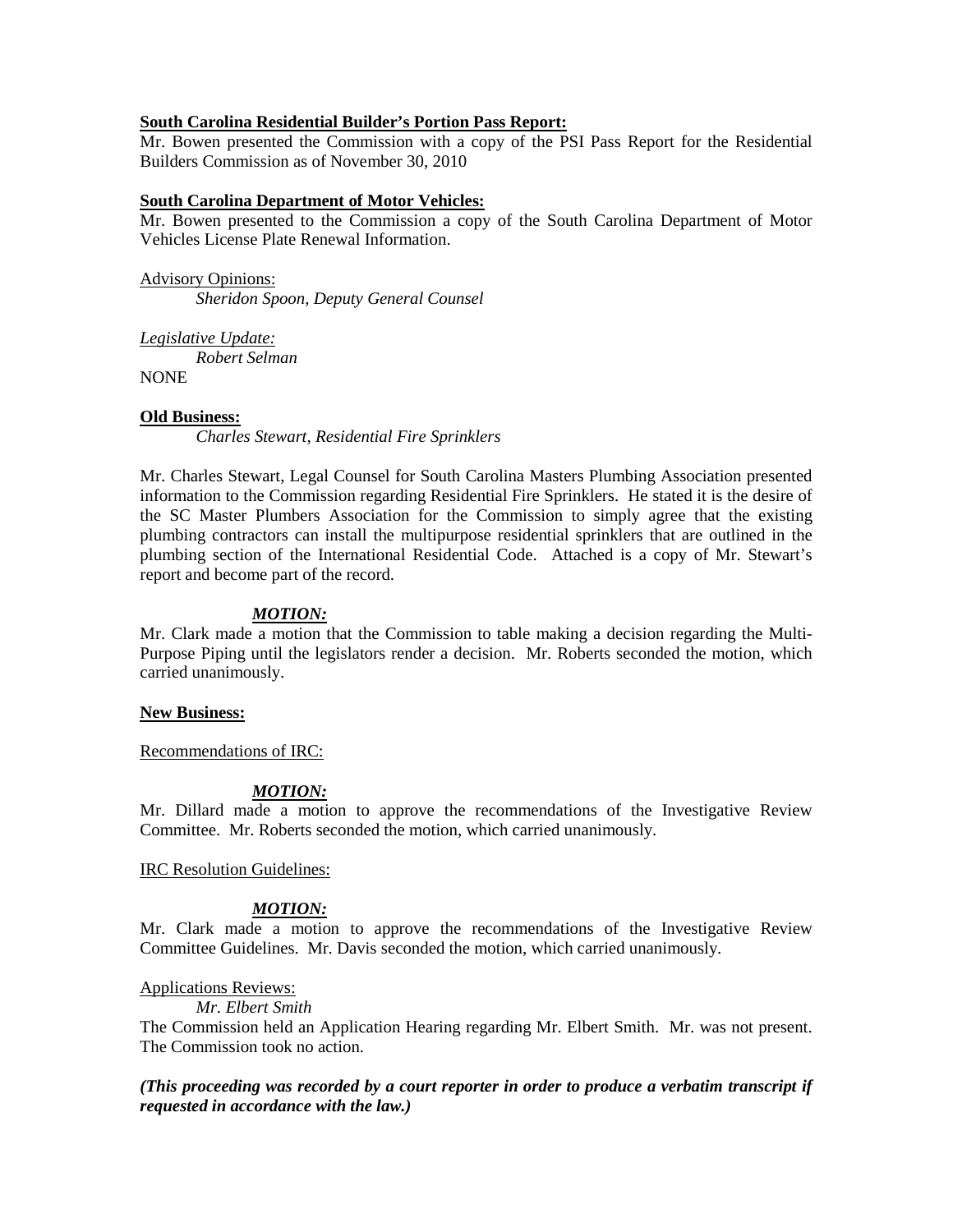# *SOUTH CAROLINA RESIDENTIAL BUILDERS COMMISSION*

Synergy Business Park, 110 Centerview Drive, Kingstree Building, Room 108 Columbia, SC 29210 **Minutes** 

Wednesday, December 8, 2010 10:00 AM

# \_\_\_\_\_\_\_\_\_\_\_\_\_\_\_\_\_\_\_\_\_\_\_\_\_\_\_\_\_\_\_\_\_\_\_\_\_\_\_\_\_\_\_\_\_\_\_\_\_\_\_\_\_\_\_\_\_\_\_\_\_\_\_\_\_\_\_\_\_\_\_\_ *Mr. Richard Mitchell, Jr.*

The Commission held an Application Hearing regarding Mr. Richard Mitchell, Jr. Mr. Mitchell waived his right to counsel and appeared to give testimony. Mr. Clark requested to be recused from the hearing.

# *MOTION:*

Mr. Dowd made a motion to reinstate Mr. Mitchell's Residential Builders Application providing that he present staff with copies of the receipts where he paid the fees toward restitution of the judgments filed; and license be issued in a probationary status. Mr. Bailey seconded the motion, which carried unanimously.

*(This proceeding was recorded by a court reporter in order to produce a verbatim transcript if requested in accordance with the law.)*

## *Mr. Daniel D. Roberts*

The Commission held an Application Hearing regarding Mr. Daniel D. Roberts. Mr. Roberts waived his right to counsel and appeared to give testimony.

#### *MOTION:*

Mr. Davis made a motion to approve Mr. Roberts Specialty Contractor's Application with a probationary status until March 27, 2013. Mr. Bailey seconded the motion, which carried with two nay votes.

# *(This proceeding was recorded by a court reporter in order to produce a verbatim transcript if requested in accordance with the law.)*

#### *Mr. Oscar Meadows*

The Commission held an Application Hearing regarding Mr. Oscar Meadows. Mr. Meadows waived his right to counsel and appeared to give testimony.

## *MOTION:*

Mr. Dillard made a motion to approve Mr. Meadows' Grandfather Residential Electrical and Plumbing Licenses. Mr. Davis seconded the motion, which carried unanimously.

# *(This proceeding was recorded by a court reporter in order to produce a verbatim transcript if requested in accordance with the law.)*

#### *Mr. Bill R. Adams*

The Commission held an Application Hearing regarding Mr. Bill R. Adams. Mr. Adams waived his right to counsel and appeared to give testimony.

## *MOTION:*

Mr. Davis made a motion to approve Mr. Adams Residential Specialty Contractor's Application with a probationary status until March 15, 2014. Mr. Clark seconded the motion, which carried unanimously.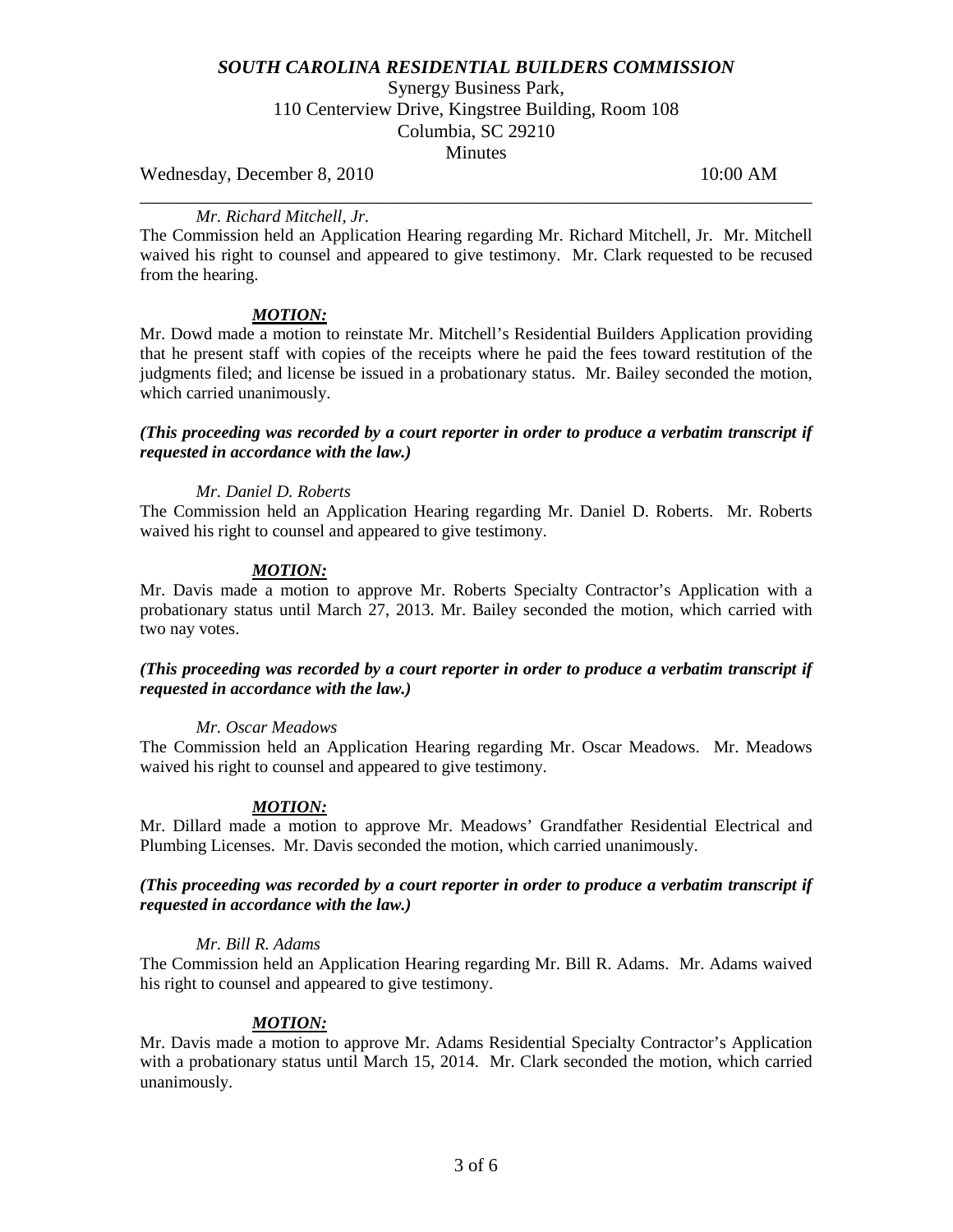# *(This proceeding was recorded by a court reporter in order to produce a verbatim transcript if requested in accordance with the law.)*

# *Mr. Jason L. Coker*

The Commission held an Application Hearing regarding Mr. Jason L. Coker. Mr. Coker waived his right to counsel and appeared to give testimony.

# *MOTION:*

Mr. Bailey made a motion to go into executive session for legal advice. Mr. Roberts seconded the motion, which carried unanimously.

Mr. Dowd made a motion to come out of executive session. Mr. Clark seconded the motion, which carried unanimously.

# *MOTION:*

Mr. Bailey made a motion to approve Mr. Coker's Residential Specialty Application providing that he provides proof that he has made arrangements to make restitution for the judgment filed. Mr. Roberts seconded the motion, which carried unanimously.

# *(This proceeding was recorded by a court reporter in order to produce a verbatim transcript if requested in accordance with the law.)*

# **Approval of Hearing Officer's Recommendation for Bond Claim:**

*Jamie Saxon and Dean Griggs, Advice Counsels*

*Mr. Thomas Ras, Jr., Case #: 2009-398*

# **MOTION:**

Mr. Bailey made a motion, to approve the Administrator's Recommendation for Bond Claim against Mr. Thomas Ras. Mr. Roberts seconded the motion, which carried unanimously.

*(This proceeding was recorded by a court reporter in order to produce a verbatim transcript if requested in accordance with the law.)*

*Mr. Thomas Ras, Jr., Case#: 2009-600*

# **MOTION:**

Mr. Bailey made a motion, to approve the Administrator's Recommendation for Bond Claim against Mr. Thomas Ras. Mr. Davis seconded the motion, which carried unanimously.

*(This proceeding was recorded by a court reporter in order to produce a verbatim transcript if requested in accordance with the law.)*

*Mr. Carl Mills, Case #: 2009-603*

## **MOTION:**

Mr. Bailey made a motion, to approve the Administrator's Recommendation for Bond Claim against Mr. Carl Mills. Mr. Dowd seconded the motion, which carried unanimously.

*(This proceeding was recorded by a court reporter in order to produce a verbatim transcript if requested in accordance with the law.)*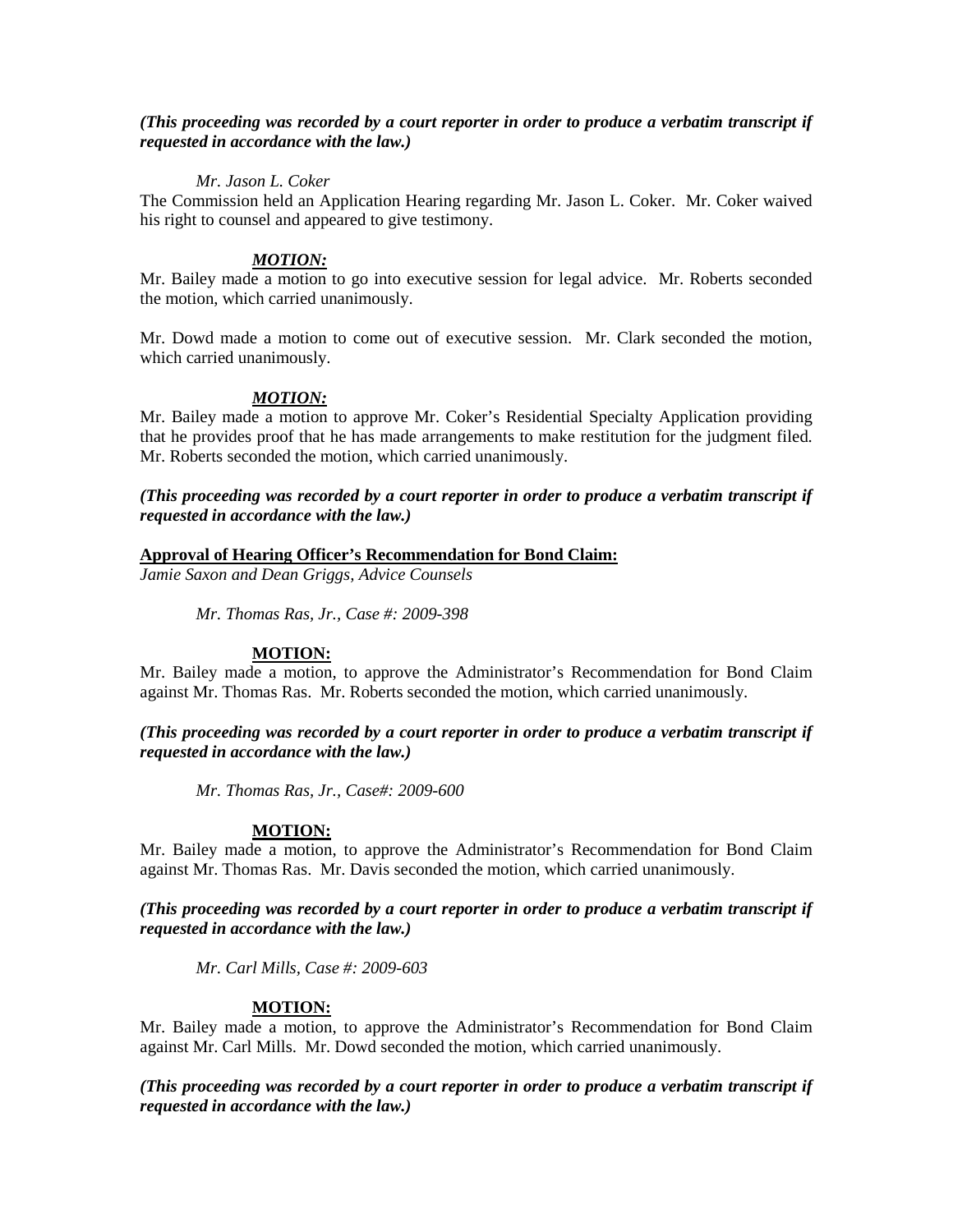# *SOUTH CAROLINA RESIDENTIAL BUILDERS COMMISSION*

Synergy Business Park,

110 Centerview Drive, Kingstree Building, Room 108

Columbia, SC 29210

**Minutes** 

\_\_\_\_\_\_\_\_\_\_\_\_\_\_\_\_\_\_\_\_\_\_\_\_\_\_\_\_\_\_\_\_\_\_\_\_\_\_\_\_\_\_\_\_\_\_\_\_\_\_\_\_\_\_\_\_\_\_\_\_\_\_\_\_\_\_\_\_\_\_\_\_

Wednesday, December 8, 2010 10:00 AM

*Mr. Henry Abraham, Case#: 2009-697*

# **MOTION:**

Mr. Bailey made a motion, to approve the Administrator's Recommendation for Bond Claim against Mr. Henry Abraham. Mr. Roberts seconded the motion, which carried unanimously.

*(This proceeding was recorded by a court reporter in order to produce a verbatim transcript if requested in accordance with the law.)*

*Mr. William Austin Smith, Case #: 2010-169*

## **MOTION:**

Mr. Roberts made a motion, to approve the Administrator's Recommendation for Bond Claim against Mr. William Austin Smith. Mr. Bailey seconded the motion, which carried unanimously.

*(This proceeding was recorded by a court reporter in order to produce a verbatim transcript if requested in accordance with the law.)*

*Mr. Troy W. Putman, Case #: 2010-428*

# **MOTION:**

Mr. Bailey made a motion, to approve the Administrator's Recommendation for Bond Claim against Mr. Troy W. Putman. Mr. Davis seconded the motion, which carried unanimously.

*(This proceeding was recorded by a court reporter in order to produce a verbatim transcript if requested in accordance with the law.)*

*Mr. Seth Satterfield, Case #: 2010-455*

# **MOTION:**

Mr. Dowd made a motion, to approve the Administrator's Recommendation for Bond Claim against Mr. Seth Satterfield. Mr. Dillard seconded the motion, which carried unanimously.

*(This proceeding was recorded by a court reporter in order to produce a verbatim transcript if requested in accordance with the law.)*

*Mr. Eric Cook, Case #: 2008-602*

## **MOTION:**

Mr. Bailey made a motion, to approve the Administrator's Recommendation for Bond Claim against Mr. Eric Cook. Mr. Roberts seconded the motion, which carried unanimously.

*(This proceeding was recorded by a court reporter in order to produce a verbatim transcript if requested in accordance with the law.)*